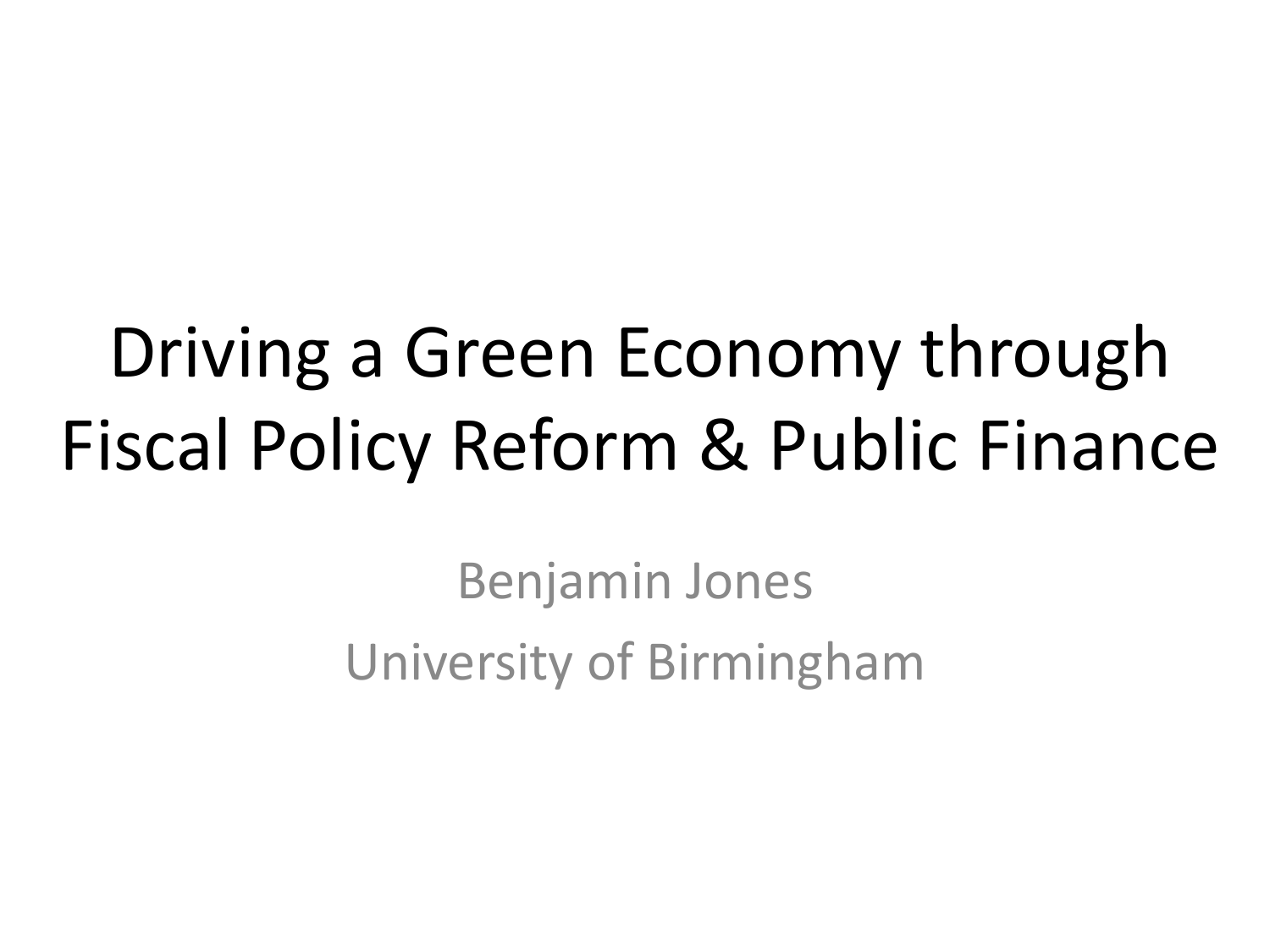# **Outline**

- Introduction & framework issues
- Role of fiscal policies
- Green taxes & charges
- Expenditure & subsidy reform
- Conclusions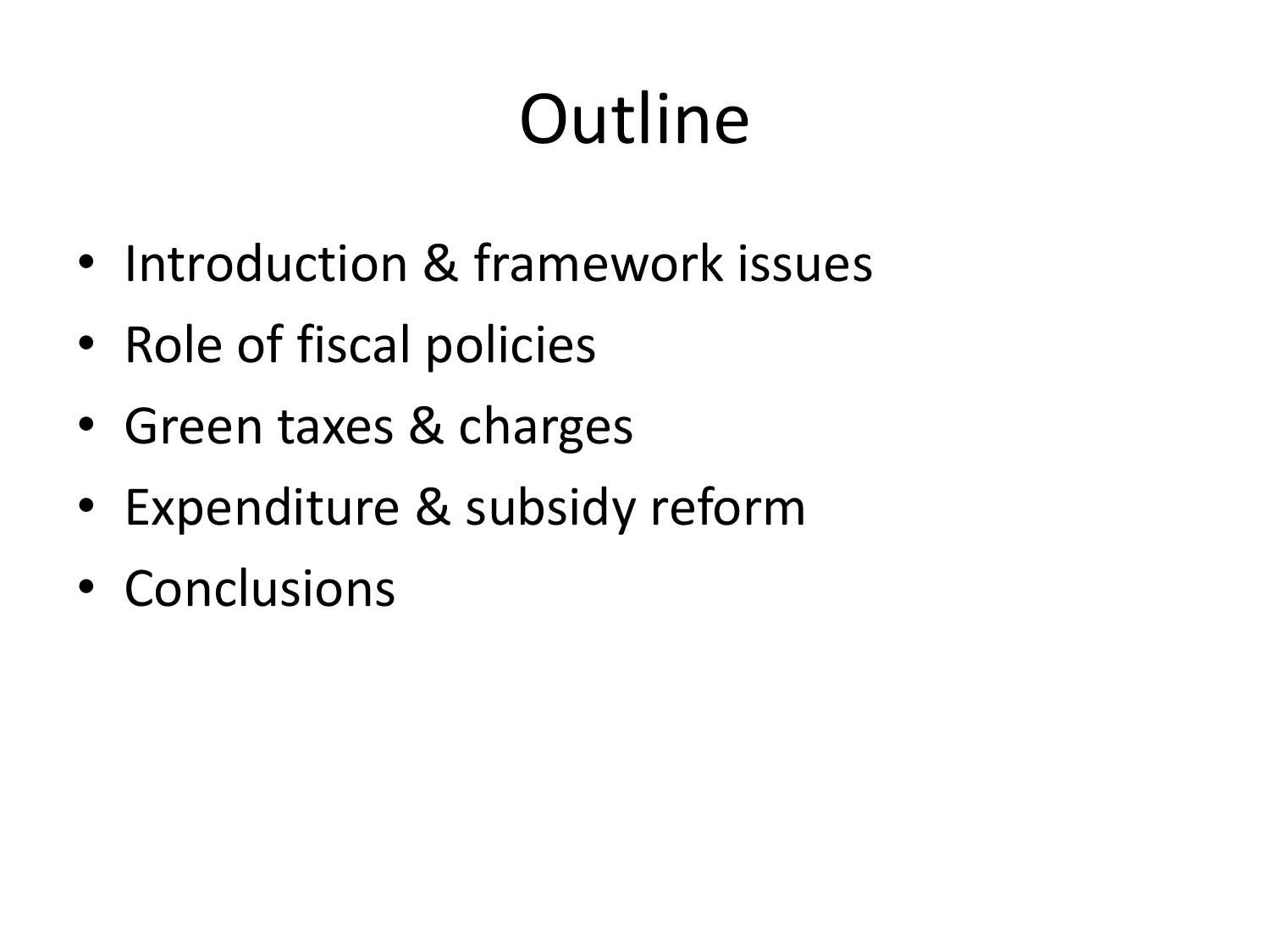#### Introduction

- The debate on environmental sustainability and appropriate policy responses takes place amidst efforts to recover from the crisis and address fiscal challenges ahead.
- How should these challenges influence environmental policy? How should sustainability issues be reflected in macro fiscal policies over the short and particularly longer terms?
- "Driving a Green Economy through Fiscal Policy and Public Finance", *Journal of International Economics, Commerce and Policy, 2011*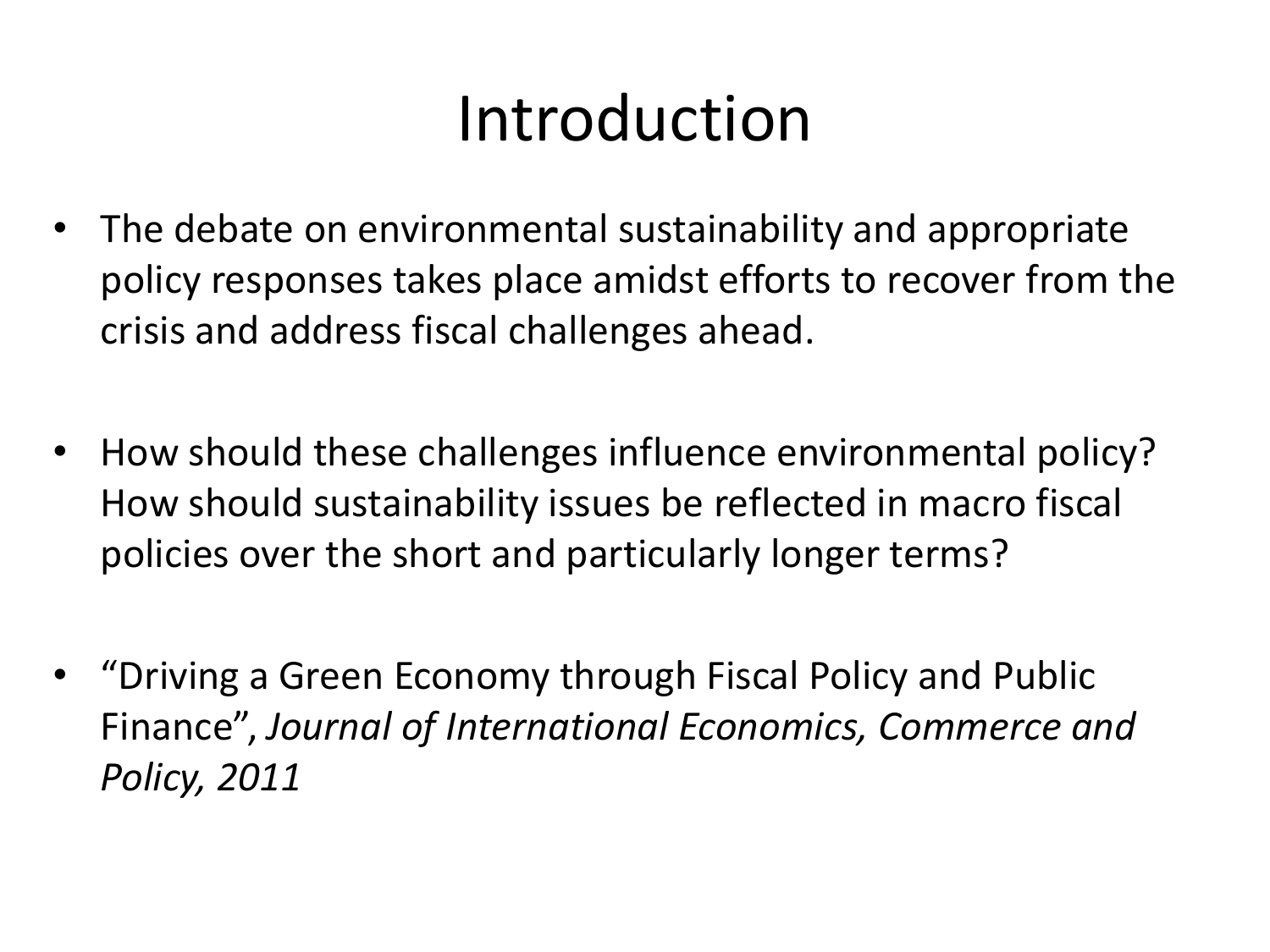## Why a green economy?

- Evidence on the economic consequences of environmental sustainability issues have been growing across both industrialized and developing countries in recent years.
	- Declining fish stocks 25% of marine stocks "collapsed"
	- Land pressures from rising population
	- Global challenge of climate change costs equivalent to 5-20% GDP
- At the same time, the economic crisis has generated heightened demand for new sources of sustainable growth and job creation.
- Green Economy is an emerging concept linking economic growth and environmental sustainability. It focuses on economic opportunities, including from:
	- New green technologies and sectors
	- More efficient resource use
	- Reversal of environmentally harmful policy distortions, eg energy subsidies
	- Avoid sustainability related growth impediments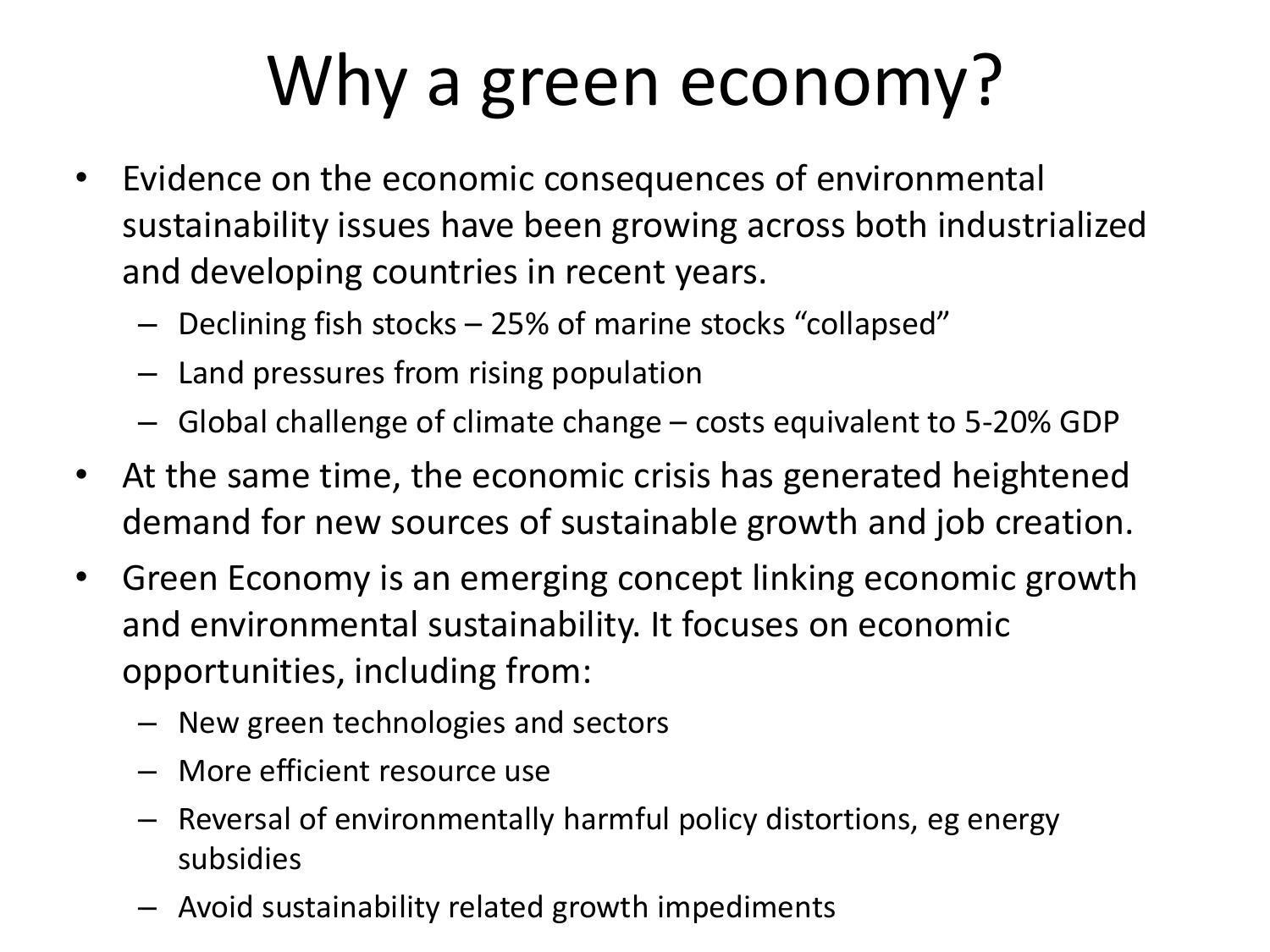#### Some policy evaluation issues

- The economic case for environmental measures is typically complex to evaluate, and often only weakly understood by policy makers:
	- Non market valuations
	- Overlapping policy instruments, unobservable baselines
	- Intertemporal mismatch between costs & benefits
- Understanding the distributional implications are critical to managing an equitable transition, but, once again, are difficult to appraise:
	- Consumption patterns vary across households
	- Time frame for evaluation?
	- Indirect effects on wages, asset prices
	- Distribution of environmental benefits?
- Indicators desirable to help measure key interactions between the environment and economy and guide policy management:
	- Investment, employment & output in key sectors
	- "Green" National accounting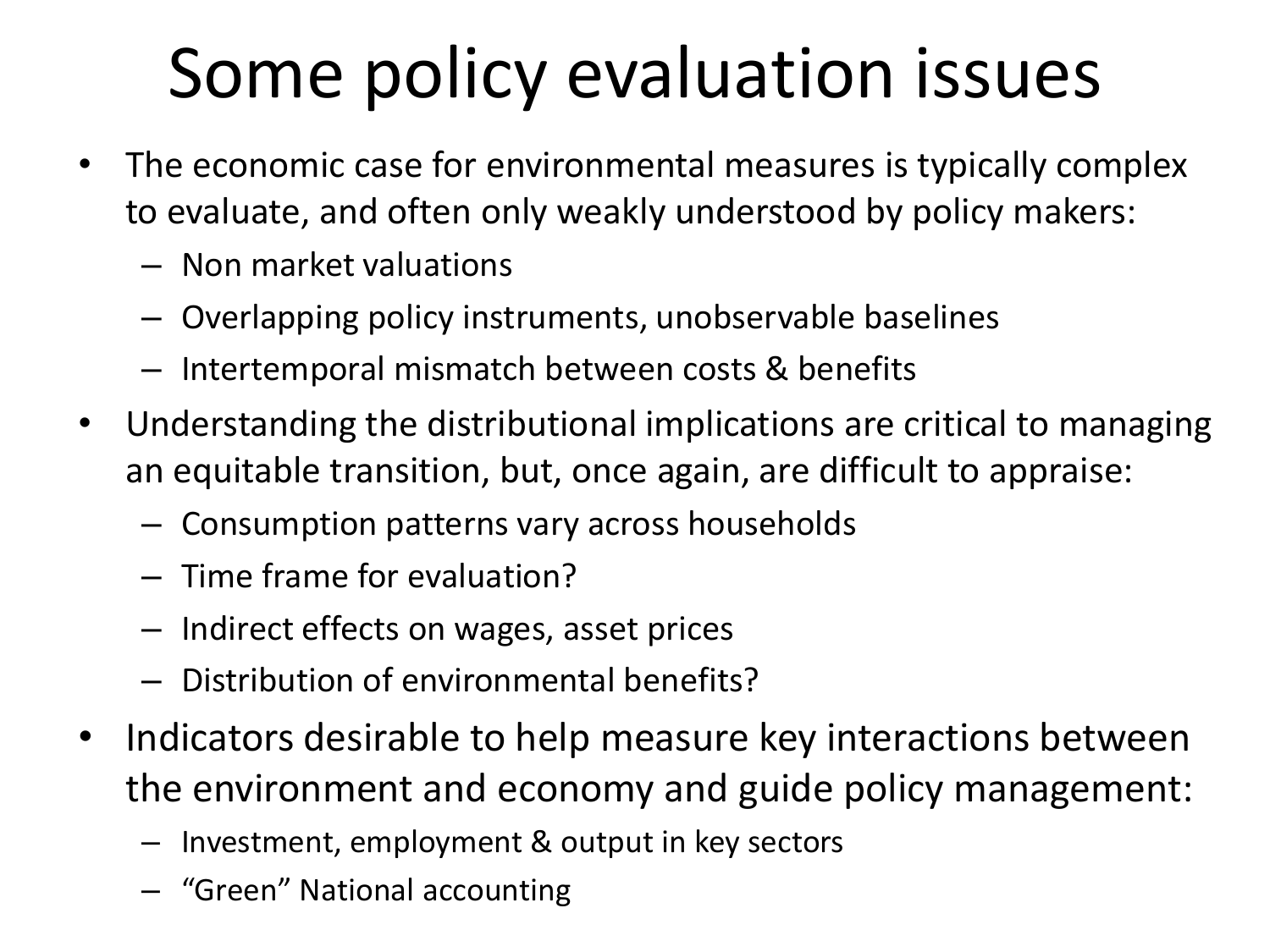### A central role for fiscal policies

- Fiscal policies are key to robust, fair & sustainable economic growth
- Taxes and charges aimed at "getting the prices right" necessary (but not sufficient) to encourage less pollution/ resource intensive economy.
- Sound revenue potential, and a relatively efficient base: environmental taxes raise around 2 percent GDP on average across OECD countries. Huge international revenue potential from carbon pricing!
- Targeted expenditure measures can harness private "green" investment (e.g. significant environmental consequences from infrastructure projects); & protect the incomes of the most vulnerable from higher prices.
- But spending policies should not substitute for more efficient pricing of pollution — especially given the intense fiscal challenges many countries now face.
- Careful consideration of interactions between environmental and wider fiscal and regulatory policies important: e.g. income taxes/ renewable energy subsidies.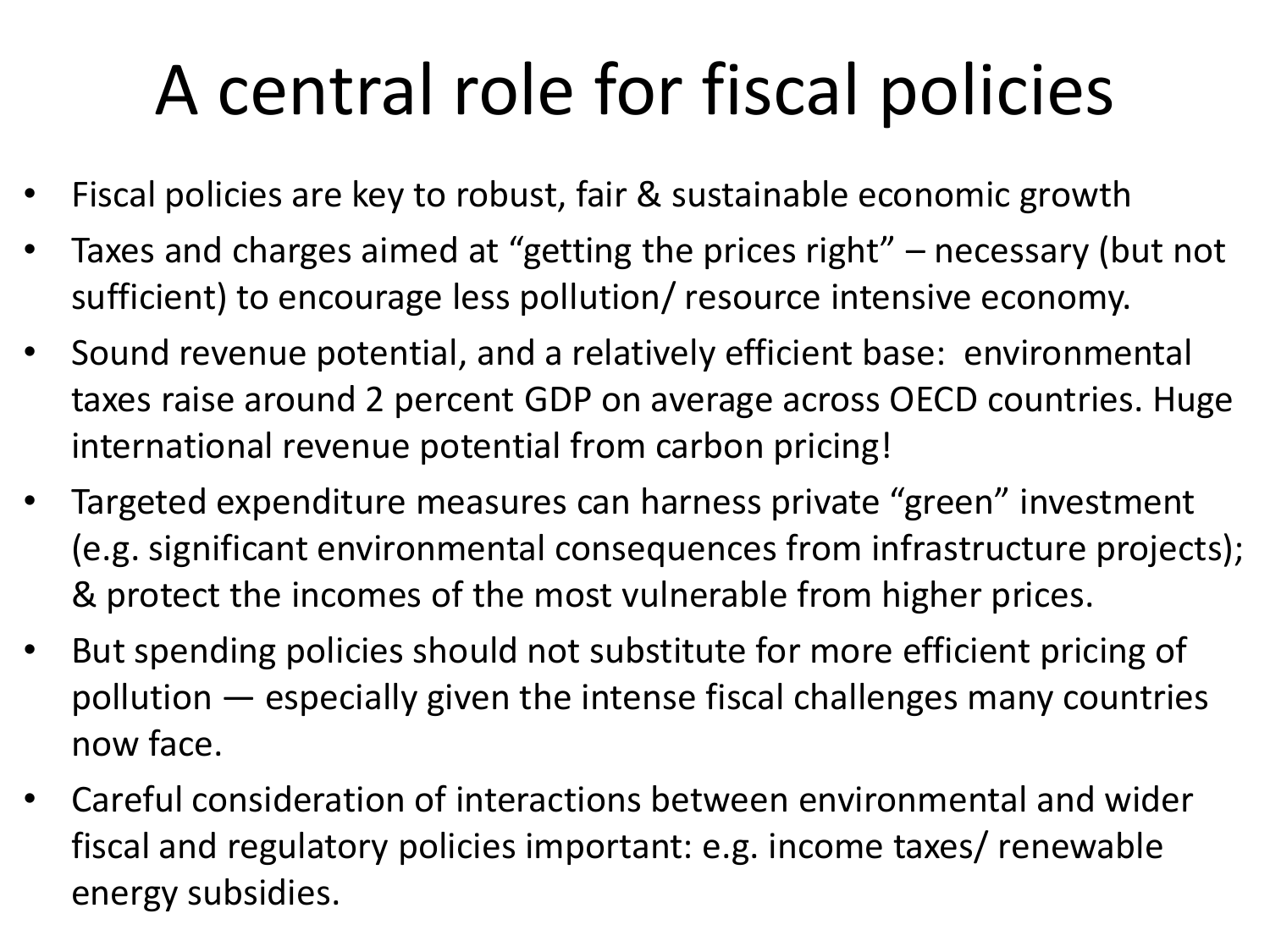### Environmental taxes and charges

- Taxes bearing on environmental sustainability include:
	- Environmentally damaging products (e.g. fossil fuel excise)
	- Natural resource extraction (e.g. royalties on minerals, oil & gas)
	- Harmful by-products of consumption/ production (e.g SOx/NOx charges)
	- User charges on basic services (e.g. electricity, water and sanitation)
- Concrete policy evaluations remain scarce: energy tax reforms in EU countries (e.g. Germany, Denmark & Sweden) during the 1990's estimated to have reduced GHG emissions by around 2-6 percent.
- Despite this, it is clear that many reforms have been weakened by exemptions and rate reductions, motivated by concerns over the competitiveness of trade exposed industries.
- The economic effects of such levies depend on how revenues are used: Germany recycled energy excise revenues to reduce income and social security payments amounting to 3% GDP 1996-99
- Widespread earmarking of environmental tax revenues observed in both developed & developing countries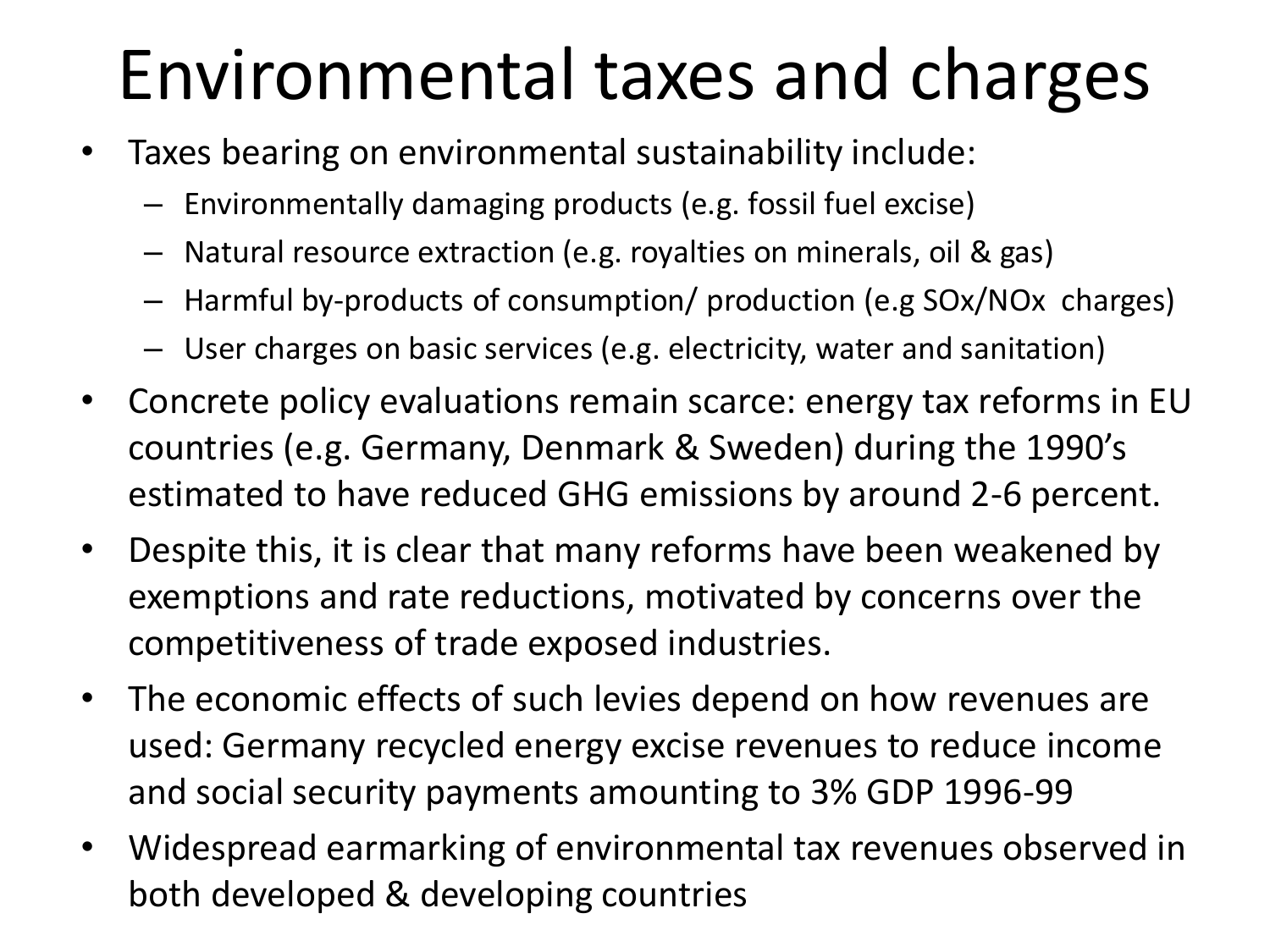#### Some key tax reform priorities

- More rational taxation of fossil fuels
	- Removal of excise exemptions (e.g. to coal)
	- Systemizing rates reflecting environmental and social harm (e.g. limit preferential treatment of diesel).
	- Reforming VAT arrangements where relevant.
	- More fundamental excise restructuring? Congestion charging / road pricing.
- Strengthen international carbon markets
	- More robust and stable prices (tighter constraints, expanded coverage)
	- Incentives to limit tropical deforestation
	- International aviation and shipping
	- Mobilize revenue opportunities e.g. through auctioning permits
- Improved cooperation on international tax competition.
	- Minimum rates?
- Robust and stable fiscal frameworks to capture natural resources rents
- Investment in tax administration critical to successful environmental fiscal reform, particularly in developing countries.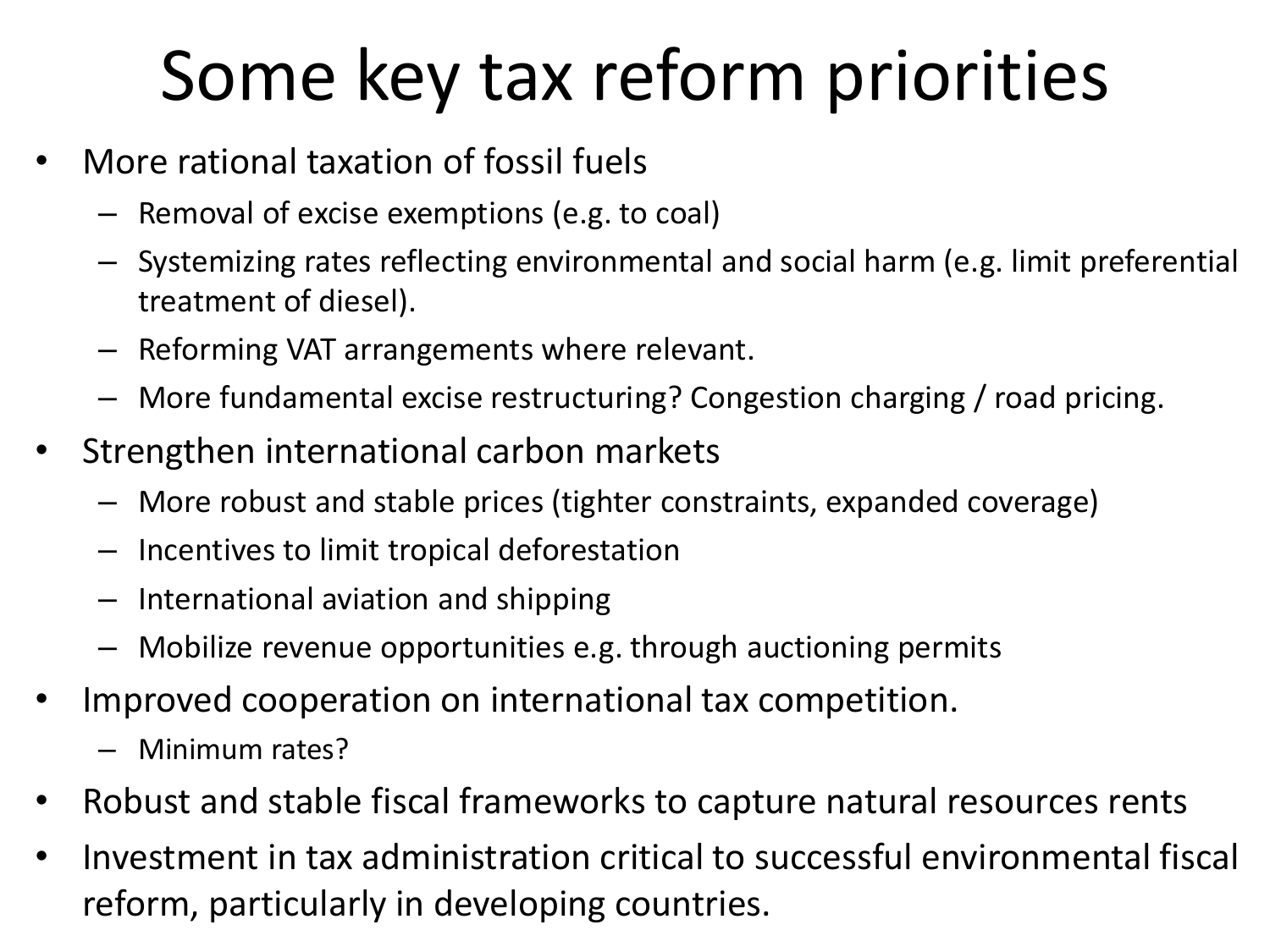### 'Green' fiscal Stimulus

- Environmental measures formed a valuable part of fiscal stimulus packages: \$430 billion (roughly 15%) of stimulus expenditure of 20 countries allocated to climate-related investment themes.
- But much stimulus spending is on "dirty" investments (e.g. \$270 billion allocated to road building projects in the G-20) — risked entrenching inefficiencies from the under-pricing of emissions.
- No rigourous ex post analysis on employment effects from environmental stimulus programmes undertaken. Ex ante preference for measures which reduce, rather than raise, prices (e.g. energy efficiency).
- ....and for labour intensive programmes such as in building insulation and environmental clean up. Impacts of renewables support likely to differ substantially by technologies (both quantity and nature of jobs).
- Some evidence of financial disbursement issues: UN estimated less than 10 percent of allocated funds came online in 2009. US experiences suggested such issues most significant for renewables.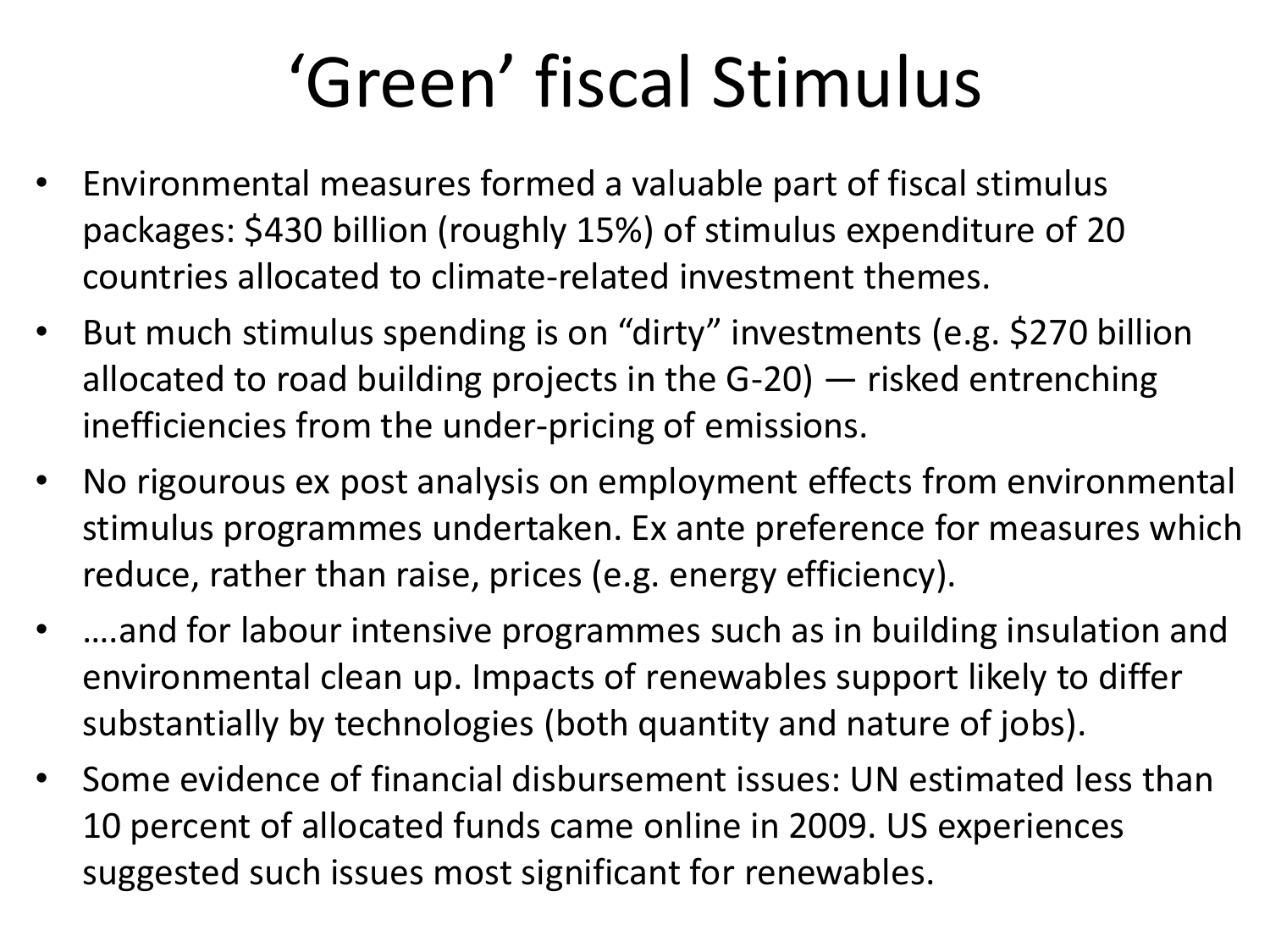# Subsidy reform (I)

- The precise magnitude of green subsidies is unclear, but likely to be high and rising: support to biofuels, for example, estimated at around \$11 billion in 2006.
- The cost effectiveness of many such programmes has been substantially weakened by difficulties targetting financial support, given household/firm level incentives to seek rent.
	- Pfaff (2008) finds little effect of payments for avoided deforestations in Costa Rica largely went to owners of land not subject to clearance risks.
	- Joskow and Marron (1992) study energy efficiency programmes in the US and find "free rider" rates on the order of 50 percent.
- It may be easier to direct investment in the development of the most socially beneficial environmental technologies through research and development rather than tax credits.
- There may thus be a case for heightened R&D expenditures, for example in improving agricultural yields; and basic energy research (while shifting its composition away from conventional technologies).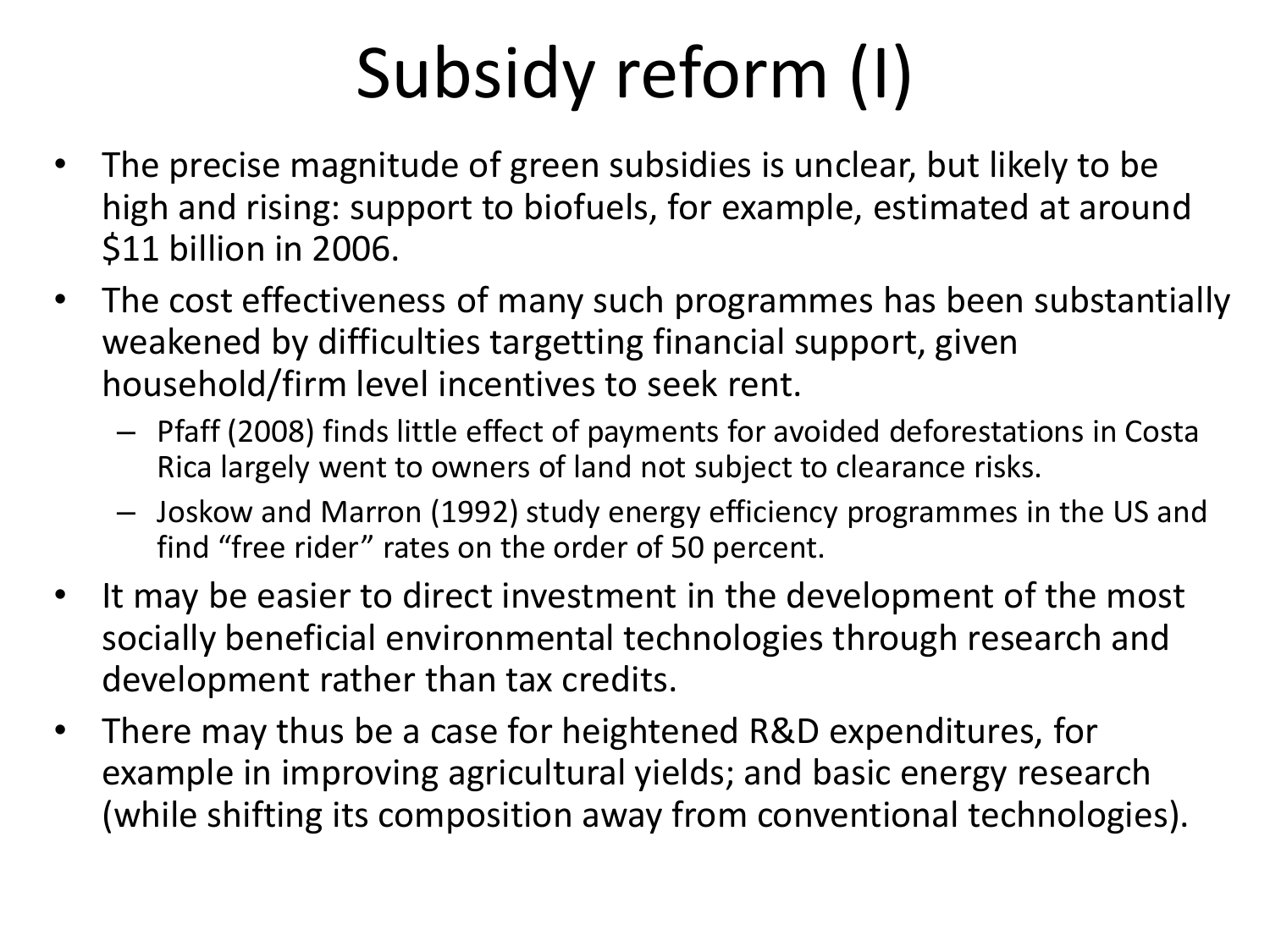# Subsidy reform (II)

- Subsidies are fuelling unsustainable economic activity: support to fossil fuels, for example, is estimated at \$550 billion in major developing countries in 2008, raising global GHG emissions by 5-10 percent.
- The majority of benefits do not accrue to poor households: Over 80 percent of the benefits from fuel subsidies commonly go to the top three income quintiles.
- Failure to recoup the cost of supplying basic services, including water and electricity, limits resources available to improve service quality and expand access (typically to the poorest households).
- Eliminating harmful subsidies in agriculture, energy, fisheries, forests and water is thus a top priority, but reforms need to carefully designed, implemented and monitored.
- Significant opportunities for more targetted compensation arrangements likely: e.g. fuel price increases in Indonesia supported by conditional cash transfer schemes for poorest households.